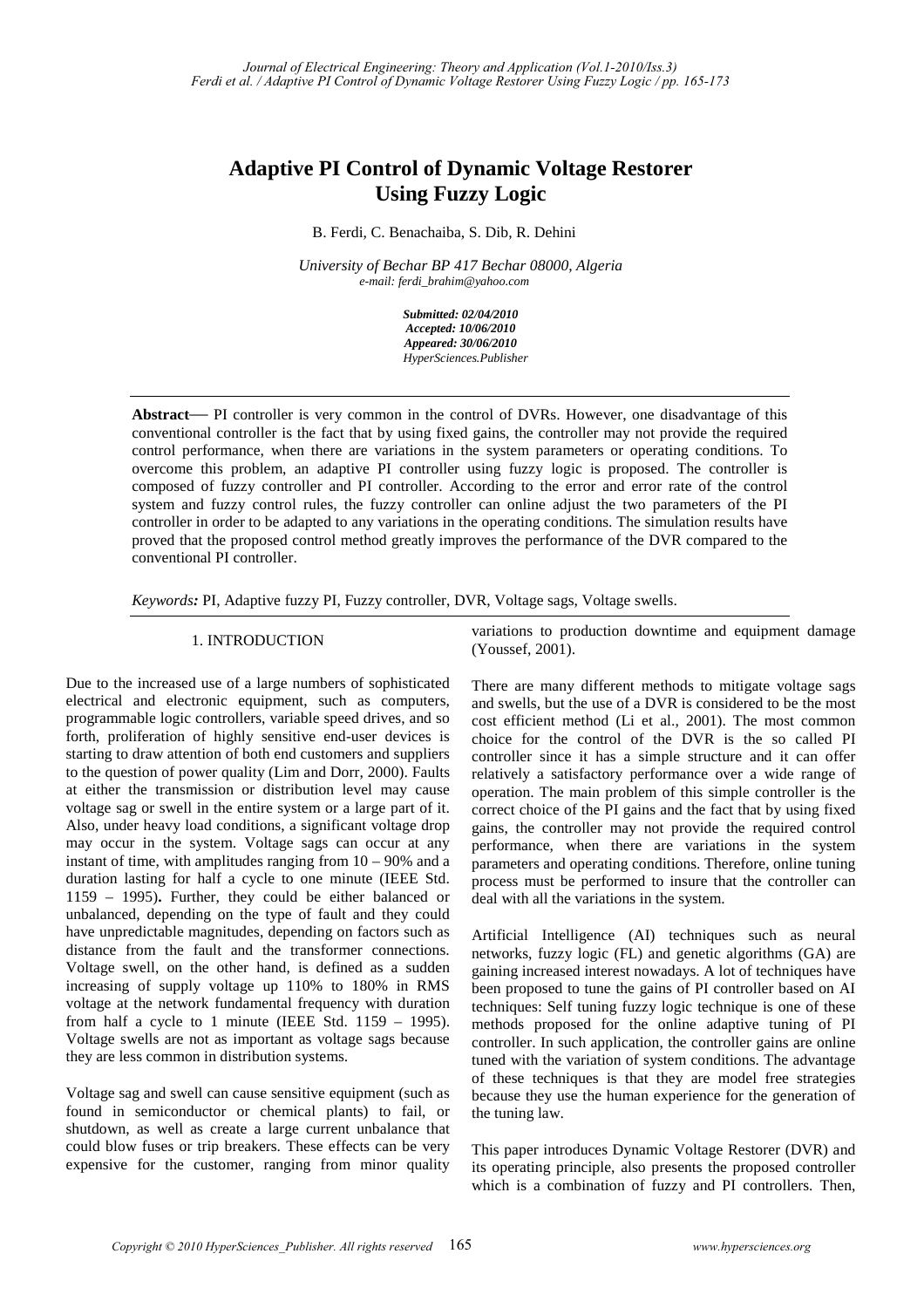simulation results using MATLAB-SIMULINK, provide a comparison between the proposed and the conventional PI controllers in terms of performance in voltage sag/swell compensation when the power system impedance changes from very low (stiff power system) to relatively high (weak power system). At the end, discussions of the results and conclusion are given.

# 2. DYNAMIC VOLTAGE RESTORER (DVR)

Dynamic Voltage Restorer is a series connected device that injects voltage into the system in order to regulate the load side voltage. The DVR was first installed in 1996 (Li, et al., 2001). It is normally installed in a distribution system between the supply and the critical load feeder. Its primary function is to rapidly boost up the load-side voltage in the event of a disturbance in order to avoid any power disruption to that load (Sng et al., 2004). There are various circuit topologies and control schemes that can be used to implement a DVR [(Xu and Yueyue, 2008); (Nielsen and Blaabjerg, 2005)]. In addition to its main task which is voltage sags and swells compensation, DVR can also added other features such as: voltage harmonics compensation, voltage transients' reduction and fault current limitations (Cho and Sul, 2004). The general configuration of the DVR consists of a voltage injection transformer, an output filter, an energy storage device, Voltage Source Inverter (VSI), and a Control system as shown in Figure 1.



# Fig. 1. DVR general configuration

#### *2.1 Voltage Injection Transformer*

The basic function of this transformer is to connect the DVR to the distribution network via the HV-windings and couples the injected compensating voltages generated by the voltage source converters to the incoming supply voltage. The design of this transformer is very crucial because, it faces saturation, overrating, overheating, cost and performance. The injected voltage may consist of fundamental, desired harmonics, switching harmonics and dc voltage components. If the

transformer is not designed properly, the injected voltage may saturate the transformer and result in improper operation of the DVR (Mahesh et al., 2008).

## *2.2 Output Filter*

The main task of the output filter is to keep the harmonic voltage content generated by the voltage source inverter to the permissible level (i.e. eliminate high frequency switching harmonics).It has a small rating approximately 2% of the load VA (Kim et al., 2004).

## *2.3 Voltage Source Inverter*

A VSI is a power electronic system consists of switching devices (IGCTs, IGBTs, GTOs), which can generate a sinusoidal voltage at any required frequency, magnitude, and phase angle. In the DVR application, the VSI is used to temporarily replace the supply voltage or to generate the part of the supply voltage which is missing (Bollen, 2000).

## *2.4 DC Energy Storage Device*

The DC energy storage device provides the real power requirement of the DVR during compensation. Various storage technologies have been proposed including flywheel energy storage (Wang and Venkataramanan, 2009), superconducting magnetic energy storage (SMES) (Zhan et al., 2001) and Super capacitors [(Han et al., 2007); (Li et al. 2008)]. These have the advantage of fast response. An alternative is the use of lead-acid battery [(Zhan et al., 2003); (Jayaprakash et al., 2008)]. Batteries were until now considered of limited suitability for DVR applications since it takes considerable time to remove energy from them (C. Zhan, M. Barnes, V.K. Ramachandarmurthy, N. JenkinsJ, 2000). Finally, conventional capacitors also can be used [(Jimichi et al., 2008); (Ghosh et al., 2004)].

# *2.5 Control system*

The aim of the control system is to maintain constant voltage magnitude at the point where a sensitive load is connected, under system disturbances. The control system of the general configuration typically consists of a voltage correction method which determines the reference voltage that should be injected by DVR and the VSI control which is in this work consists of PWM with PI controller. The controller input is an error signal obtained from the reference voltage and the value of the injected voltage (Fig. 2). Such error is processed by a PI controller then the output is provided to the PWM signal generator that controls the DVR inverter to generate the required injected voltage.



Fig. 2. Classical PI controller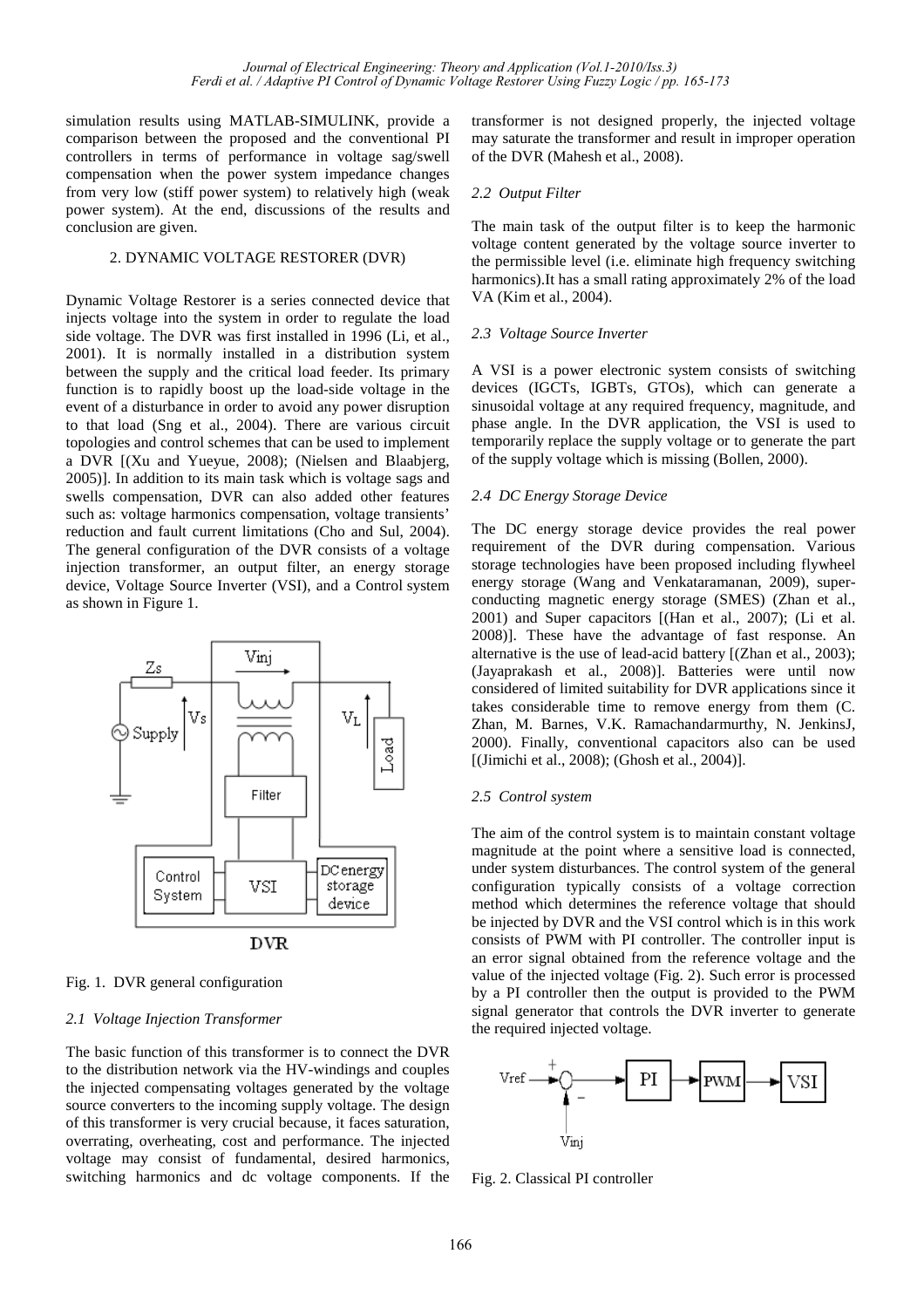#### 3. OPERATING PRINCIPLE OF DVR

The basic function of the DVR is to inject a dynamically controlled voltage Vinj into the bus voltage by means of a voltage injection transformer. The momentary amplitudes of the three injected phase voltages are controlled such as to eliminate any detrimental effects of a bus fault to the load voltage  $V_L$ . This means that any differential voltages caused by disturbances in the ac feeder will be compensated by an equivalent voltage. The DVR works independently of the type of fault or any event that happens in the system. For most practical cases, a more economical design can be achieved by only compensating the positive and negative sequence components of the voltage disturbance seen at the input of the DVR (because the zero sequence part of a disturbance will not pass through the step down transformer which has infinite impedance for this component).

The DVR has two modes of operation which are: standby mode and boost mode. In standby mode (Vinj=0), the voltage injection transformer's low voltage winding is shorted through the converter. No switching of semiconductors occurs in this mode of operation, because the individual inverter legs are triggered such as to establish a short-circuit path for the transformer connection. The DVR will be most of the time in this mode. In boost mode (Vinj>0), the DVR is injecting a compensation voltage through the voltage injection transformer due to a detection of a supply voltage disturbance.

#### 4. VOLTAGE REFERENCE CALCULATION METHOD

There are lots of methods for DVR voltage correction generating reference voltage that DVR must inject it into the bus voltage (Y. Chang, L. Jinjun, W. Xiaoyu,W. Zhaoan, G. Weiwei, 2008, Singh B, Jayaprakash P, Kothari D P, Chandra A, K. Al-Haddad, 2008). Figure 3 shows the basic control scheme and parameters that are measured for control purposes. When the supply voltage is at its normal level the DVR is controlled to reduce the losses in the DVR to a minimum. When voltage sags/swells are detected, the DVR should react as fast as possible and inject an ac voltage into the grid. It can be implemented using the synchronous reference frame (SRF) technique based on the instantaneous values of the supply voltage. The control algorithm produces a three phase reference voltage to the PWM inverter that tries to maintain the load voltage at its reference value. The voltage sag/swell is detected by measuring the error between the d-voltage of the supply and the d-reference value. The dreference component is set to a rated voltage.



Fig. 3. SIMULINK model of SRF method for voltage reference calculation

The MATLAB/Simulink environment is a useful tool to implement this method (SRF) because it has many tool boxes that can be used easily. The SRF method can be used to compensate all type of voltage disturbances, voltage sag/swell, voltage unbalance and harmonic voltage, but in this work we have studied only voltage sag/swell. The difference between the reference voltage and the injected voltage is applied to the VSI to produce the load rated voltage, with the help of pulse width modulation (PWM) through the PI controller.

# 5. CONVENTIONAL PI CONTROLLER

The reason behind the extensive use of proportional integral (PI) controller is its effectiveness in the control of steadystate error of a control system and also its easy implementation. However, one disadvantage of this conventional compensator is its inability to improve the transient response of the system. The conventional PI controller (Fig.4) has the form of Eq. (1), where U is the control output which is fed to the PWM signal generator.  $K_P$ and  $K_I$  are the proportional and integral gains respectively, these gains depend on the system parameters. ε is the error signal, which is the difference of the injected voltage to the reference voltage.



Fig. 4. Control of the injected voltage using conventional PI controller

$$
U(t) = K_p \mathcal{E}(t) + K_I \int_{T} \mathcal{E}(t) d(t)
$$
 (1)

Equation (1) shows that the PI controller introduces a pole in the entire feedback system, consequently, making a change in its original root locus. Analytically the pole introduces a change in the control system's response. The effect is the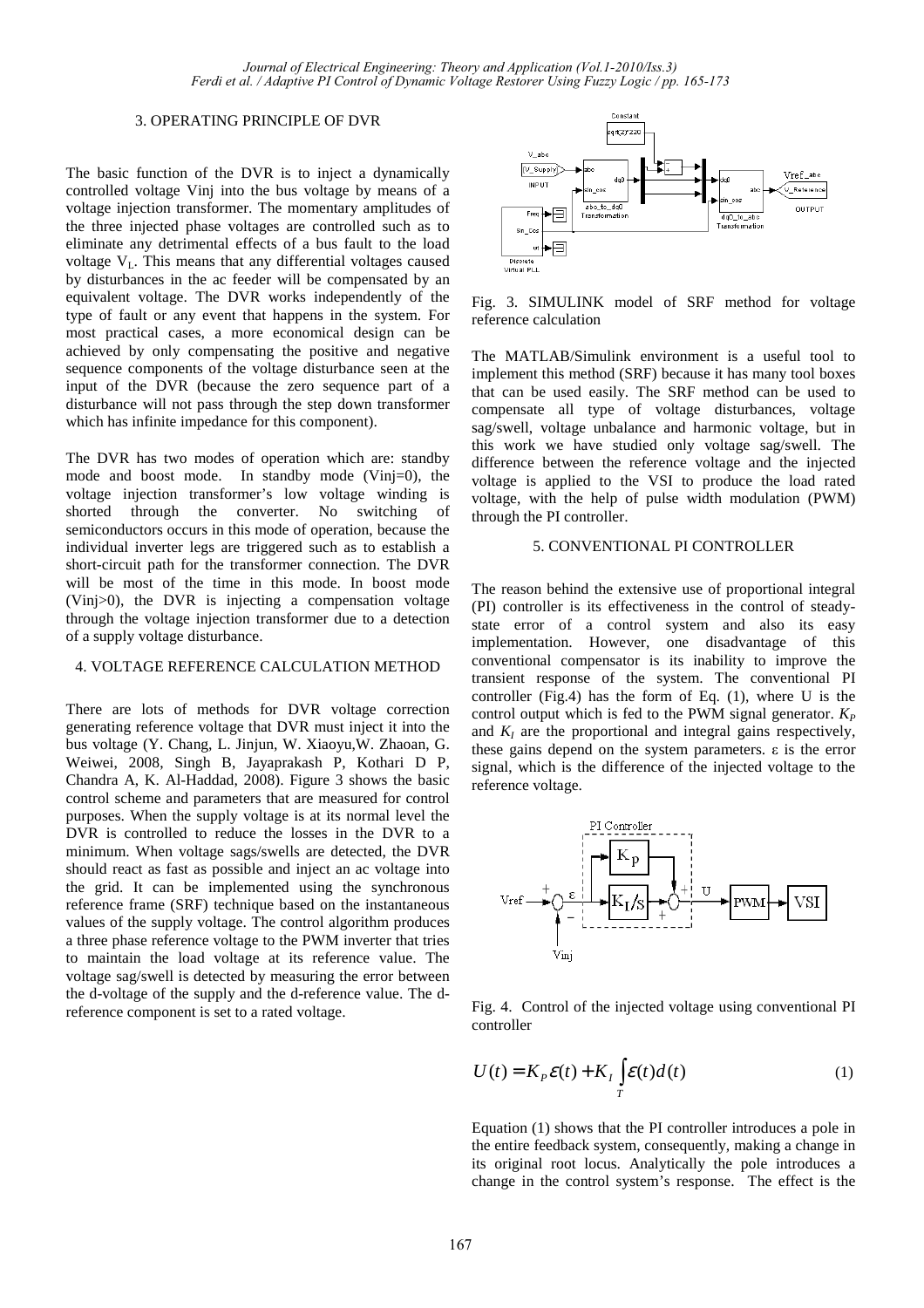reduction of steady-state error. On the other hand, the constants  $K_P$  and  $K_I$  determine the stability and transient response of the system, in which, these constants rely on their universe of discourses:

 $K_P \in [K_P \text{min}, K_P \text{max}]$  and  $K_I \in [K_I \text{min}, K_I \text{max}]$ .

Where the values of the minimum and maximum proportional and integral constants (gains) are practically evaluated through experimentation and using some iterative techniques. This makes the design of the conventional PI controller dependent on the knowledge of the expert. When the compensator constants exceed the allowable values, the control system may come into an unstable state. After the determination of the domain of the proportional and integral constants, the tuning of the instantaneous values of the constants takes place. Depending on the value of the error signal, ε, the values of the constants adjusts formulating an adaptive control system. The constants  $K_P$  and  $K_I$  changes to ensure that the steady-state error of the system is reduced to minimum if not zero.

## 6. ADAPTIVE FUZZY PI CONTROLLER

The disadvantage of PI controller is its inability to react to abrupt changes in the error signal, ε, because it is only capable of determining the instantaneous value of the error signal without considering the change of the rise and fall of the error, which in mathematical terms is the derivative of the error signal, denoted as *∆ε*. To solve this problem, an adaptive fuzzy PI control as it is shown in Fig 5 is proposed. The determination of the output control signal, is done in an inference engine with a rule base having if-then rules in the form of

# IF *ε* AND *∆ε*, THEN *K<sup>P</sup>* AND *K<sup>I</sup>*

With the rule base, the values of the constants  $K_P$  and  $K_I$  are changed according to the value of the error signal, *ε*, and the rate-of-error, ∆ε. The structure and determination of the rule base is done using trial-and-error methods and is also done through experimentation.



Fig. 5. PI gains online tuning by fuzzy logic controller

The basic representation of the fuzzy logic controller (FLC) is given by figure 6.



Fig. 6. Schematic of FLC

The MATLAB/SIMULINK implementation of the adaptive fuzzy PI controller for one phase is shown in figure 7.



Fig. 7. SIMULINK model of the proposed controller

All the variables' fuzzy subsets for the inputs  $ε$  and  $Δε$  are defined as (NB, NM, NS, Z, PS, PM, PB). Taking into account of the coverage, sensitivity, robustness of universe, the fuzzy subsets of the membership functions use "Z" shaped membership function in the left, triangular membership function in the middle, and "S"-shaped membership function curve in the right (Gao and He, 2008). The membership functions and initial universes of the inputs are illustrated in Figure 8. For the output variables *Kp* and *Ki,* the fuzzy subsets of the membership functions have a triangular shape only as it is illustrated in Figure 9. The fuzzy control rule is the modelling of the experience of operators' (experts) long-term practical accumulation, but in this work the establishment of the rules has been set relying on repetitive simulation using conventional PI controller. Tables 1 and 2 illustrate the fuzzy control rules for the output variables *Kp* and *Ki.* 



Fig.8. Membership function curves of the inputs ε and ∆ε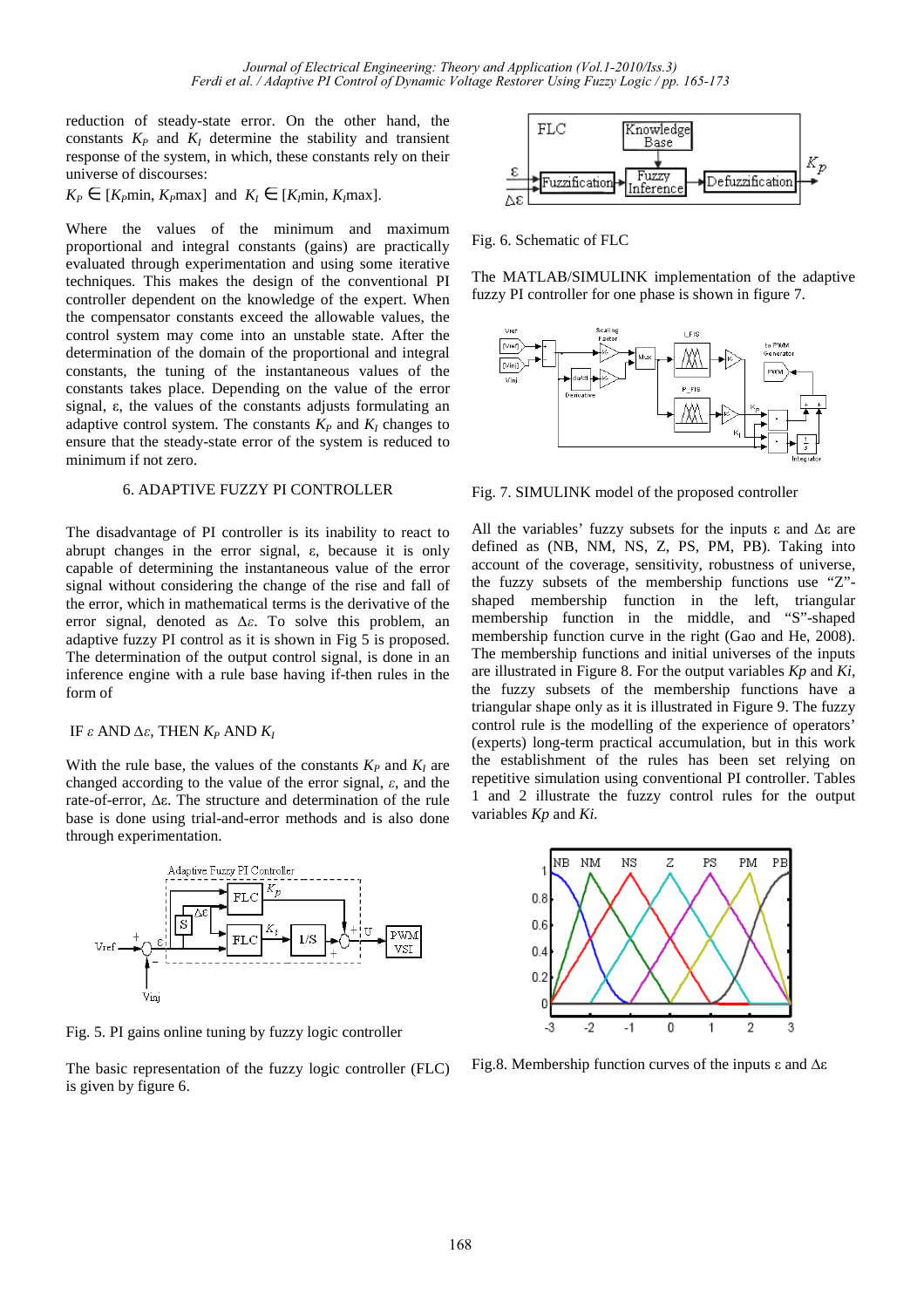

Fig.9. Membership function curves of the output Kp and Ki

| Table 1. Fuzzy control rules for $K_n$ |           |               |           |           |             |           |           |  |  |  |  |
|----------------------------------------|-----------|---------------|-----------|-----------|-------------|-----------|-----------|--|--|--|--|
| $\varepsilon / \Delta \varepsilon$     |           | NB NM NS Z PS |           |           |             | <b>PM</b> | PB        |  |  |  |  |
| NB                                     | PB        | <b>PB</b>     | PM        | PM        | <b>PS</b>   | <b>PS</b> | Z.        |  |  |  |  |
| <b>NM</b>                              | PB        | <b>PB</b>     | PM        | <b>PM</b> | PS F        | Z.        | <b>NS</b> |  |  |  |  |
| <b>NS</b>                              | PM        | <b>PM</b>     | <b>PM</b> | <b>PS</b> | $Z_{\rm c}$ | <b>NS</b> | NM        |  |  |  |  |
| Z                                      | <b>PM</b> | <b>PS</b>     | <b>PS</b> | Z         | <b>NS</b>   | NM        | NM        |  |  |  |  |
| <b>PS</b>                              | <b>PS</b> | <b>PS</b>     | Z.        | <b>NS</b> | <b>NS</b>   | NM        | NM        |  |  |  |  |
| <b>PM</b>                              | <b>PS</b> | Z             | <b>NS</b> | <b>NM</b> | <b>NM</b>   | NM        | NΒ        |  |  |  |  |
| PB                                     | Z.        | NS.           | NS.       | <b>NM</b> | NM          | <b>NB</b> | NΒ        |  |  |  |  |

|                        |  | $\epsilon/\Delta \epsilon$ NB NM NS Z PS PM PB |  |           |
|------------------------|--|------------------------------------------------|--|-----------|
| NB NB NB NB NM NM NS Z |  |                                                |  |           |
| NM                     |  | NB NB NM NM NS Z                               |  | <b>PS</b> |
| NS -                   |  | NM NM NS NS Z PS PS                            |  |           |
| Z.                     |  | NM NS NS Z PS PS PM                            |  |           |
| <b>PS</b>              |  | NS NS Z PS PS PM PM                            |  |           |
| PM                     |  | NS Z PS PM PM PB PB                            |  |           |
| <b>PB</b>              |  | Z NS PS NM PB PB PB                            |  |           |
|                        |  |                                                |  |           |

## 7. SIMULATION

Line voltage notch (Notching) is a dip in the supply voltage appears in the line voltage waveform during normal operation of power electronic devices when the current commutates from one phase to another. During this notching period, there exists a momentary short - circuit between the two commutating phases, reducing the line voltage; the voltage reduction is limited only by the supply impedance (IEEE Sdt 519-1992). In this scope, we have made the comparison of the performance of the DVR when it uses the conventional PI controller then when it uses the adaptive fuzzy PI controller in two cases; the first case where the power system is supposed to be stiff which means a very low supply impedance, in this case notching does not appear. The second case where the power system is supposed to be weak which means relatively high supply impedance, in this case notching does appear. To illustrate the Performance Improvement of DVR in voltage sag/swell mitigation using the proposed controller, a simple distribution network is simulated using MATLAB/SIMULINK software (fig.10).

DVR is connected to the system through a series transformer with a capability to insert a maximum voltage of 100% of the phase to ground system voltage. In the following simulations, the main characteristics of the DVR are set as: voltage source full-bridge IGBT based inverter controlled with PWM signal generator with commutation frequency of 12kHz, capacitor energy storage bank 8.8 mF, coupling transformer ratio 1:1, nominal dc link voltage 850V, LC output filter values  $C_f = 220$ μF in series with a damping resistance R<sub>d</sub> = 0.5 Ω, L<sub>f</sub> =0.6mH, source voltage 220Vrms and source frequency of 50 Hz. The load is a non linear load composed of a diode rectifier feeding an RL load where L=60mH and R=10/3 Ω connected to the DVR through a very small inductance  $L_{in}$  = 0.1mH. The power system (supply) is simulated as an ideal voltage source in series with impedance as shown in Figure 10. The impedance of the supply is considered to be a pure inductance Ls since in practical situation the supply resistance is very low compared to the inductance. For the first case where the power system is considered stiff  $Lc=19.2610<sup>-7</sup>$  H and for the second case where power system is considered weak  $Lc=16.510^{-5}$  H. this values of Lc are not given randomly but we have taken into consideration the IEEE 519-1992 standard which divide power system in five groups. Our considered stiff power system is located in the first group and the weak power system in the fourth group. The tuning of the PI is made such to have high transient speed and to have very low tracking error for the fundamental (50 Hz), with  $K_p = 250$  and  $K_i = 135$ .



Fig. 10. SIMULINK Model of the simulated system

Three-phase 50% voltage sag/swell is simulated and for simplification the results of only one phase are shown. Voltage sag/swell is initiated at 100 ms and it is kept until 160 ms, with total voltage sag/swell duration of 60ms. For the first case (stiff power system) the results are shown in Figures 11 and 12 and as we can see notching does not appear in supply voltage (Vs). In this case, both conventional PI and adaptive fuzzy PI (AF PI) controller performs well but the proposed controller presents slight performance improvement with respect to PI controller (THD  $= 0.4$  for AF PI and THD= 0.7 for PI). The gains  $K_p$  and  $K_i$  for AF PI controller are not constant,  $K_p$  varies between 200 and 350 and  $K_i$  varies between -500 and 500.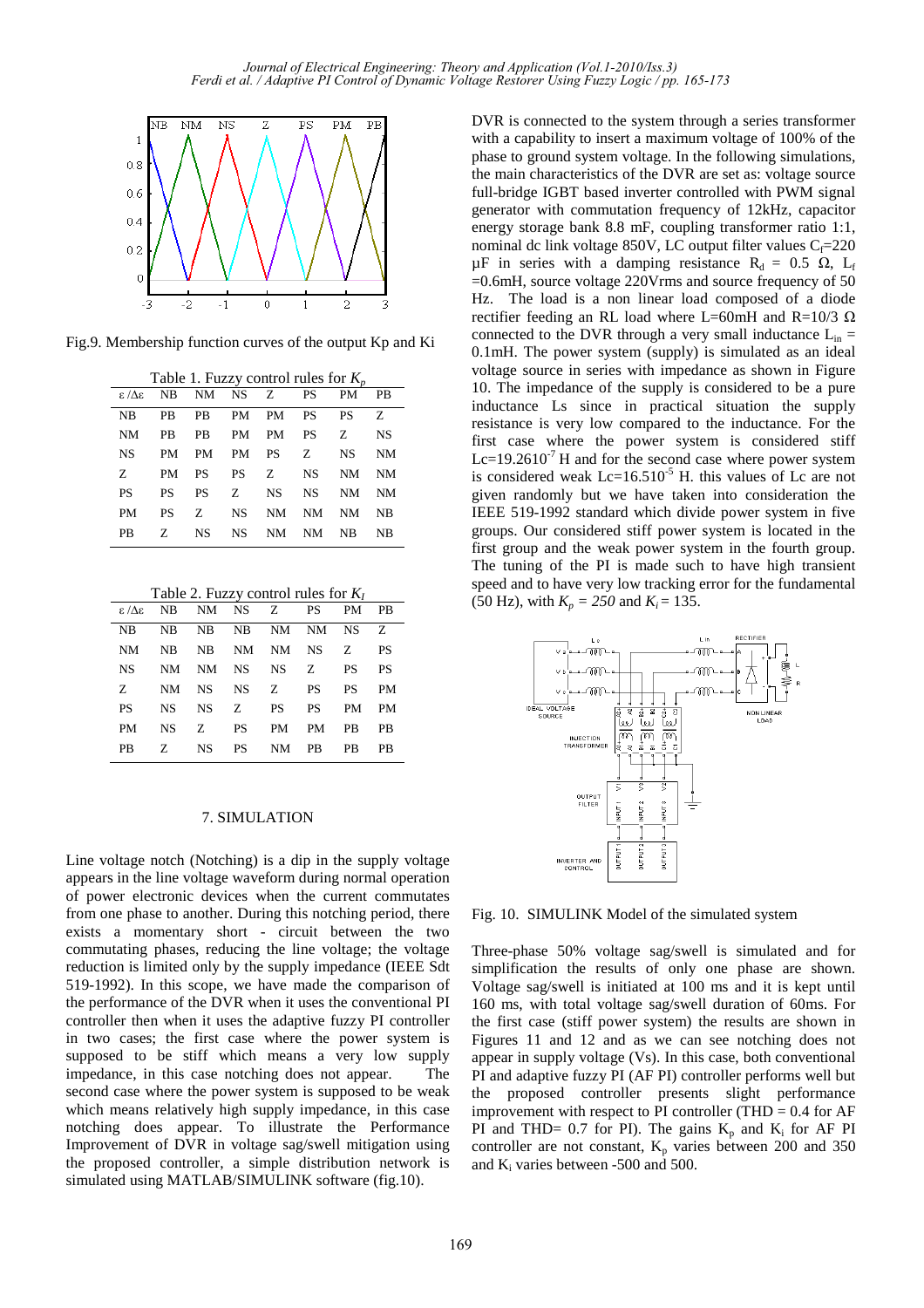50









 $Vs (V)$ 0 -500 0.06 0.08 0.1 0.12 0.14 0.16 0.18 0.2 0.22 400  $\overline{20}$ Vinj ( V ) 0  $-20$  $-40($ 0.06 0.08 0.1 0.12 0.14 0.16 0.18 0.2 0.22 <sub>40</sub> **20**  $\vee$  (  $\vee$  ) 0  $-20$ -400 0.06 0.08 0.1 0.12 0.14 0.16 0.18 0.2 0.22  $0.8$ THD of VL (%) THD of VL (%)  $\Omega$ .  $0.6 - 0.06$ 0.06 0.08 0.1 0.12 0.14 0.16 0.18 0.2 0.22<br>Time(S) (a) 500 vs  $(V)$ 0 -500 0.06 0.08 0.1 0.12 0.14 0.16 0.18 0.2 0.22  $40$ **20** Vinj ( V ) 0  $-20$  $-400 - 60$ 0.06 0.08 0.1 0.12 0.14 0.16 0.18 0.2 0.22  $40$  $20$  $VL(V)$ 0  $-20$  $-400 - 0.06$ 0.06 0.08 0.1 0.12 0.14 0.16 0.18 0.2 0.22 0.5 THD of VL (%) THD of VL (%)  $\Omega$  $\frac{1}{1}$  $0.3 - 0.06$ 0.06 0.08 0.1 0.12 0.14 0.16 0.18 0.2 0.22 Time ( S ) 40  $35^{\circ}$ 운 300 250  $^{200}$ -<br>0.06 0.06 0.08 0.1 0.12 0.14 0.16 0.18 0.2 0.22 Time ( S ) 500 Ki 0 -500 0.06 0.08 0.1 0.12 0.14 0.16 0.18 0.2 0.22<br>Time ( S )

Fig. 11. Comparison of the performance of DVR using PI and adaptive fuzzy PI controllers under the compensation of a 50 % sag in stiff power system. a) PI. b) Adaptive fuzzy PI.

Fig. 12. Comparison of the performance of DVR using PI and adaptive fuzzy PI controllers under the compensation of a 50 % swell in stiff power system. a) PI. b) Adaptive fuzzy PI.

(b)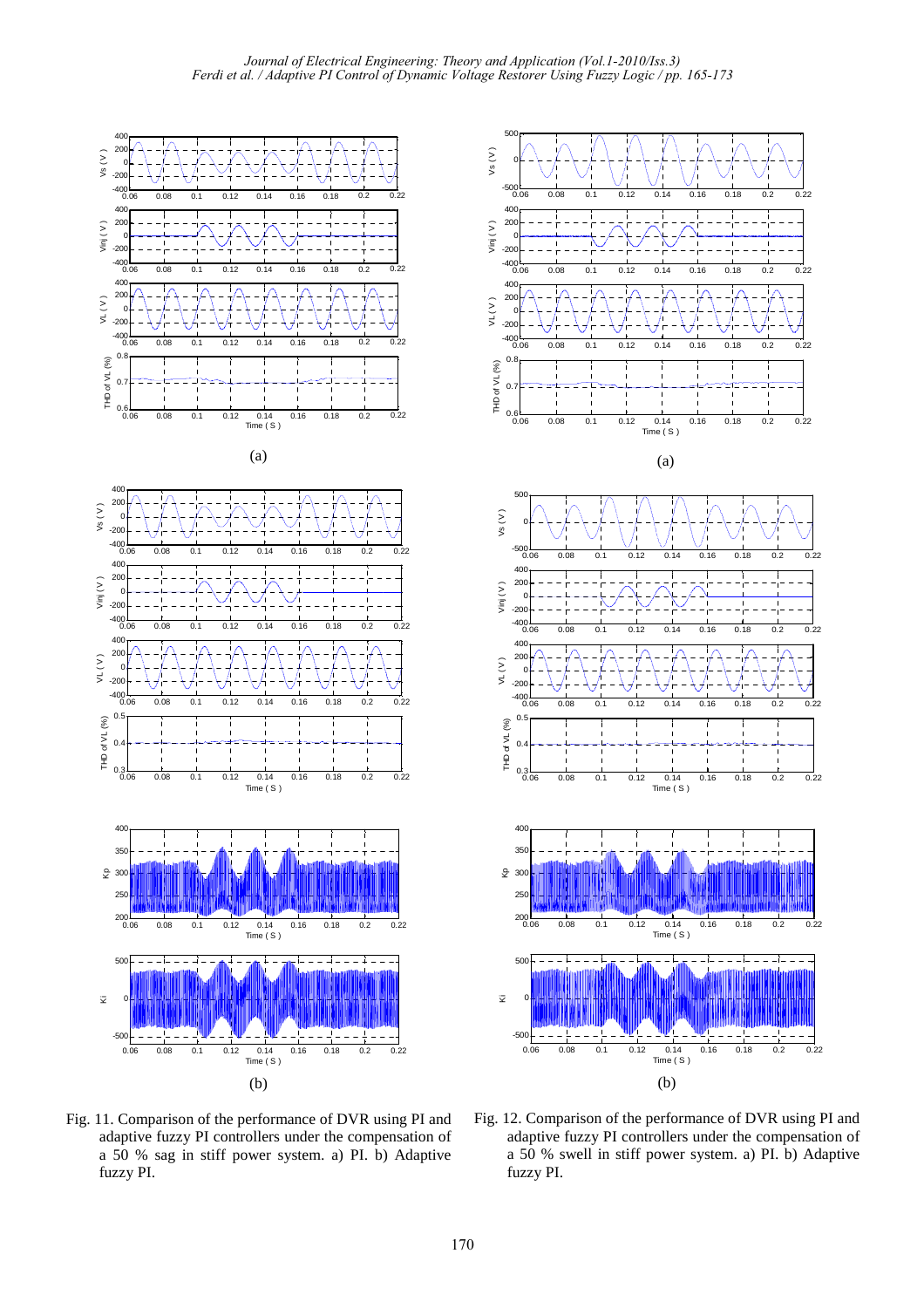

$$
(a)
$$













Fig. 13. Comparison of the performance of DVR using PI and adaptive fuzzy PI controllers under the compensation of a 50 % sag in weak power system. a) PI. b) Adaptive fuzzy PI.

Fig. 14. Comparison of the performance of DVR using PI and adaptive fuzzy PI controllers under the compensation of a 50 % swell in weak power system. a) PI. b) Adaptive fuzzy PI.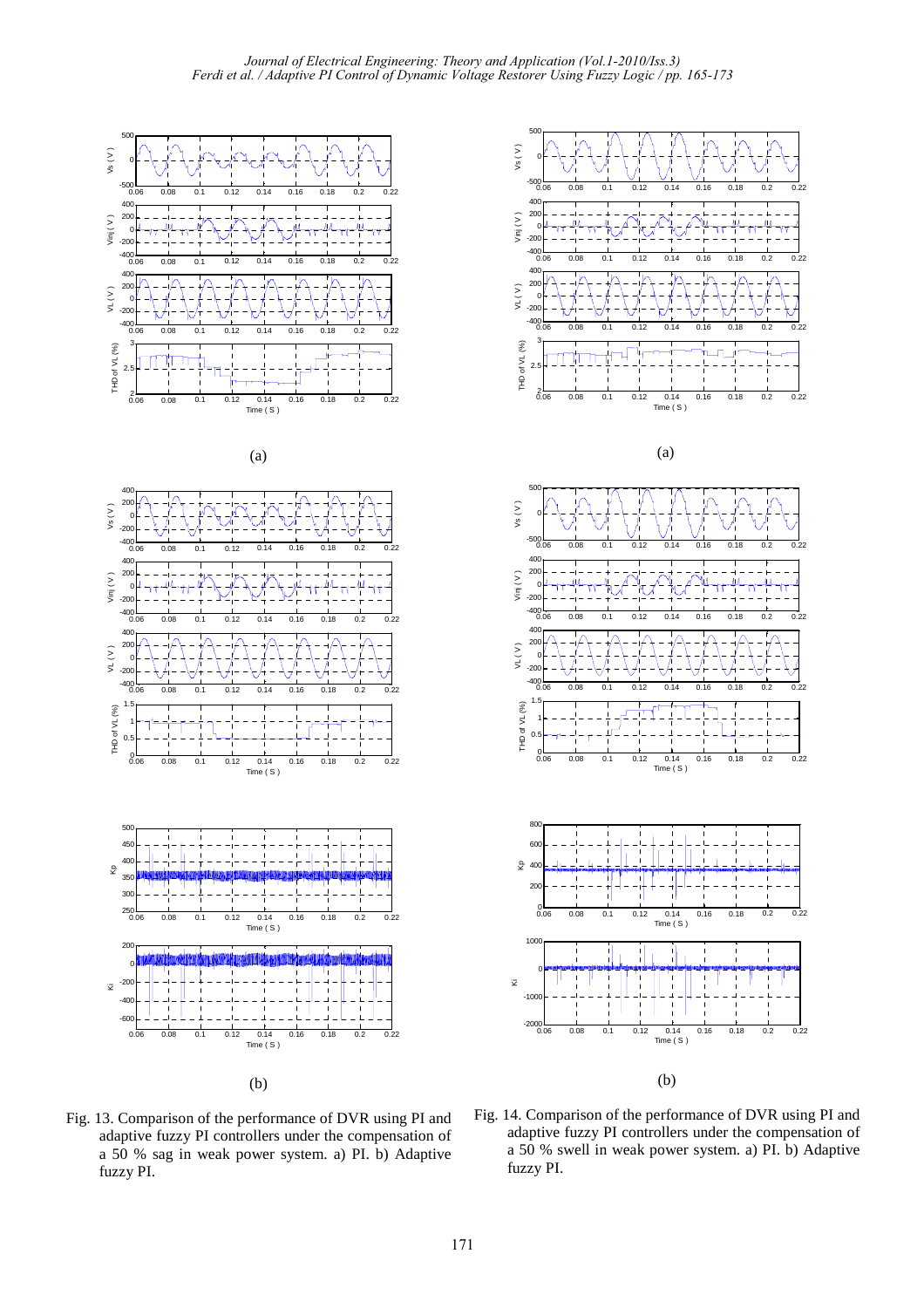For the second case (weak power system) the results are shown in Figures 13 and 14 and notching appears in supply voltage (Vs). In this case, the conventional PI does not compensate notching and voltage notch appears in load voltage (VL) (Fig. 13 (a) and 14(a)). The THD of the load voltage reaches 2.8 but it still satisfies the standard IEEE 519-1992 (THD  $<$  3). We can get rid of notching by increasing the value of  $L_{in}$  with a decrease in the voltage across the load which could not be accepted.

The proposed adaptive fuzzy PI controller performance is shown in Figures 13(b) and 14(b). As we can see, the FA PI controller compensates notching and the load voltage (VL) is almost free from voltage notch with THD much better than that obtained using PI controller. The gains  $K_p$  and  $K_i$  for AF PI controller also in this case are not constant,  $K_p$  varies between 340 and 375 with picks that can reach 700 and  $K_i$ varies between -60 and 130 with picks that can reach -1700. As a result, it is evident that the proposed adaptive fuzzy PI controller has improved the performance of DVR in the two studied cases in addition to its ability to compensate notching in the case of a weak power system. In general, the proposed controller also solves the problem of traditional PI tuning.

## 8. CONCLUSION

DVRs are effective custom power devices for voltage sags and swells mitigation; they inject the appropriate voltage component to correct rapidly any anomaly in the supply voltage to keep the load voltage balanced and constant at the nominal value. In the present paper a better controller for dynamic voltage restorers was proposed. The proposed controller combines fuzzy logic to classical PI controller to adjust online the PI gains. According to the obtained simulation results of voltage sag and swell compensation in a stiff and weak power system. The main advantage of adaptive fuzzy PI controller over the classical one (PI) is its ability to compensate notching when the DVR is connected to a weak power system. In addition, adaptive fuzzy PI controller improves performance of the DVR and solves the problem of PI tuning.

# REFERENCES

- Lim, P.K, Dorr, D.S, "Understanding and resolving voltage sag related problems for sensitive industrial customers", Power Engineering Society Winter Meeting, 2000. IEEE, Volume 4, Jan 2000, Page(s):2886-2890.
- IEEE Std. 1159 1995, "Recommended Practice for Monitoring Electric Power Quality".
- K.Youssef, "Industrial power quality problems Electricity Distribution," IEE Conf. Pub1 No. 482,Vol: 2, 18-21 June 2001 Pages: 5 pp. vo1.2
- B. H. Li, S. S. Choi, and D. M. Vilathgamuwa, "Design considerations on the line-side filter used in the dynamic voltage restorer," IEE Proceedings - Generation, Transmission, and Distribution, vol. 148, pp. 1-7, Jan. 2001.
- E. K. K. Sng, S. S. Choi, and D. M. Vilathga-muwa, "Analysis of Series Compensation and DC-Link Voltage

Controls of a Transformerless Self- Charging Dynamic Voltage Restorer," IEEE Transactions on Power Delivery, vol. 19, pp. 1511-1518, July 2004.

- W. J. Xu, A. S. Yueyue, 'A Survey on Control Strategies of Dynamic Voltage Restorer' 13th International Conference on Harmonics and Quality of Power (ICHQP), Sept. 28 2008-Oct. 1 2008, pp: 1-5, Wollongong, NSW.
- J. G. Nielsen, F. Blaabjerg,' A Detailed Comparison of System Topologies for Dynamic Voltage Restorers' IEEE transactions on industry applications, Vol. 41, No. 5, September October 2005
- Y. H. Cho, S. K. Sul, 'Controller Design for Dynamic Voltage Restorer with Harmonics Compensation Function' Industry Applications Conference, 2004. 39th IAS Annual Meeting. Conference Record of the 2004 IEEE, Volume 3, Issue , 3-7 Oct. 2004 Page(s): 1452 - 1457 vol.3
- Mahesh, S.S. Mishra, M.K*.* Kumar, B.K. Jayashankar, V.' Rating and Design Issues of DVR Injection Transformer' Applied Power Electronics Conference and Exposition (APEC) 2008. Twenty-Third Annual IEEE, 24-28 Feb. 2008, pp: 449-455, Austin, TX
- H. Kim, J. H. Kim, S. K. Sul, "A design consideration of output filters for dynamic voltage restorers," Power Electronics Specialists Conference, 2004. PESC 04.2004 IEEE 35th Annual, Volume 6, 20-25 June 2004 Page(s):4268 - 4272 Vo1.6
- M. H. J. Bollen, "Understanding Power Quality Problems," New York: IEEE Press, 2000
- B. Wang, G. Venkataramanan, 'Dynamic Voltage Restorer Utilizing a Matrix Converter and Flywheel Energy Storage', IEEE transactions on industry applications, Vol. 45, NO. 1, January February 2009
- C. Zhan, V.K. Ramachandaramurthy, A. Arulampalam, C. Fitzer, S. Kromlidis, M. Barnes, N. Jenkins, "Dynamic voltage restorer based on voltage space vector PWM control*" in Proc. 2001 Applied Power Electronics Conference and Exposition,* pp. 1301- 1307
- j. H. Han, II D. Seo, l. G. Shon, H. j. jeon, 'Development of On-line type Dynamic Voltage Compensation System Using Supercapacitor', The 7th International Conference on Power Electronics October 22-26, 2007 / EXCO, Daegu, Korea.
- Y. Li, Y. l. Wang, B. h. Zhang, C. x. Mao, 'Modeling and Simulation of Dynamic Voltage Restorer Based on Super Capacitor Energy Storage' International Conference on Electrical Machines and Systems (ICEMS), 17-20 Oct. 2008, pp.2064-2066, Wuhan, China.
- C. J. Zhan, X.G. Wu, S. Kromlidis, V.K. Ramachandaramurthy, M. Barnes, N. Jenkins and A.J. Ruddell, 'Two electrical models of the lead-acid battery used in a dynamic voltage restorer', IEE Proc-Gener.Transm. Distrib, Vol.150, N°2,March 2003
- P. Jayaprakash, B. Singh, D. P. Kothari, A. Chandra, K. Al-Haddad, 'Control of Reduced Rating Dynamic Voltage Restorer with Battery Energy Storage System', IEEE Power India Conference, 12-15 Oct. 2008, pp: 1-8, New Delhi, India.